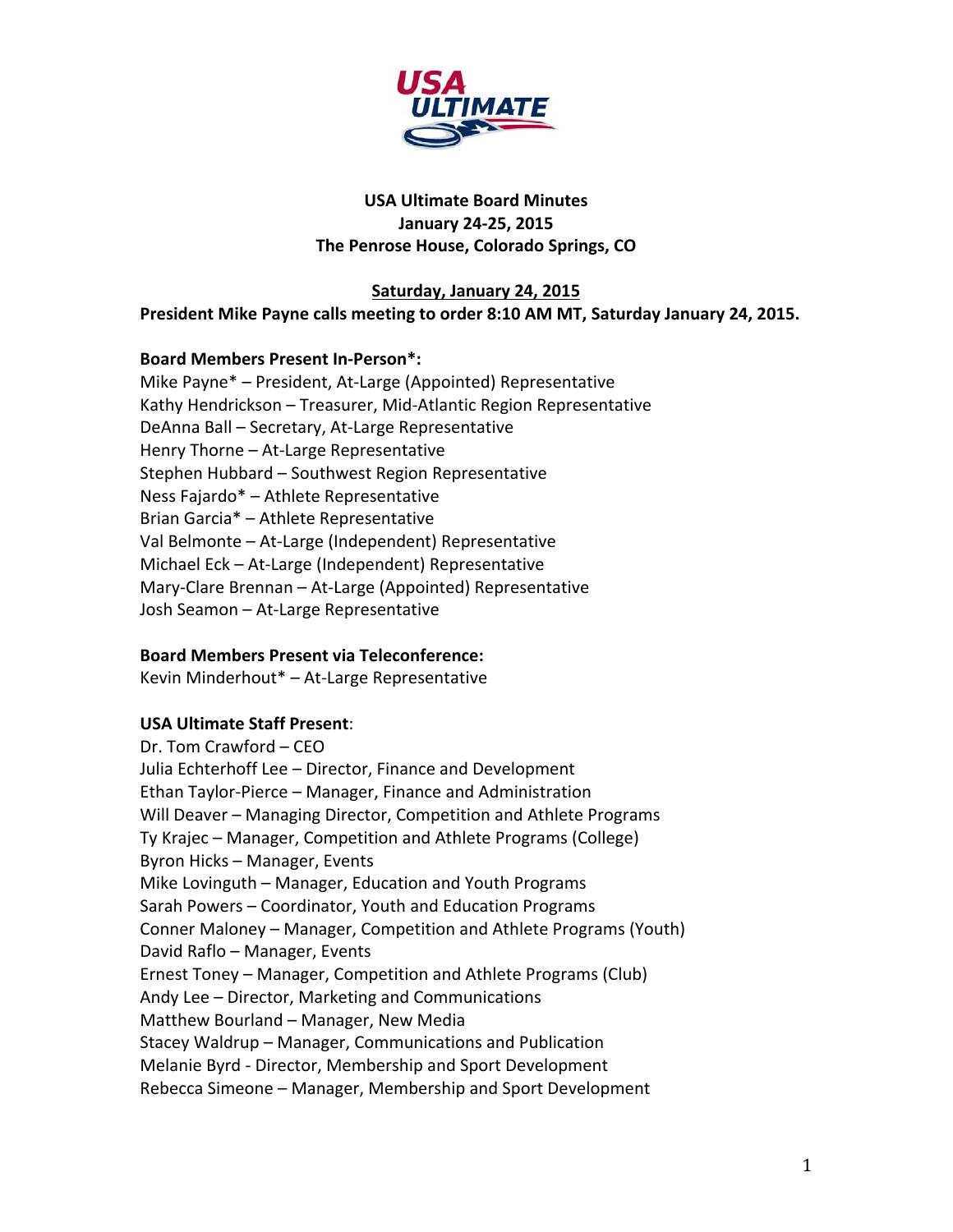

Ryan Gorman – Manager, Membership and Sport Development Josh Murphy – Manager, Membership and Sport Development

### **Introduction**

Presented by Mike Payne and Tom Crawford

- New board members and new USA Ultimate staff were introduced and welcomed.
- Rob Rauch was introduced; President of the World Flying Disc Federation.
- Summary of the reception held January 23 was presented; two USOC guests presenting.
- Positive and encouraging feedback from the USOC.

## **Board Member Responsibilities**

Presented by DeAnna Ball

- Reviewed the newly implemented Board Handbook.
- Reviewed Board use of Gmail accounts.
- Walked through Google Drive to house shared files.

## **Guest Speaker**

Kelly Skinner, Team Leader, Sport Performance at United States Olympic Committee

## **How to be a good NGB**

- "We're glad/proud to have USA Ultimate HQ in Colorado Springs."
- Congratulations about being recognized by USOC; brutal process.
- Olympic light is now looking at "you."
- What is successful, where other NGBs have tripped; USOC wants USA Ultimate to succeed.

5 Pillars – Leadership, Planning, Consistency and Continuity, Service, Results

## **LEADERSHIP**

- Empowered professional staff is critical.
- Policy Board (active 100% of the time; closely associated with staff) sets strategy direction, raises funds to support the plan.
- Passion!  $-$  let go of where you came from; it's about the greater good. The current group likely won't be around when we become an Olympic sport.
- Volunteers are important.

#### **PLANNING**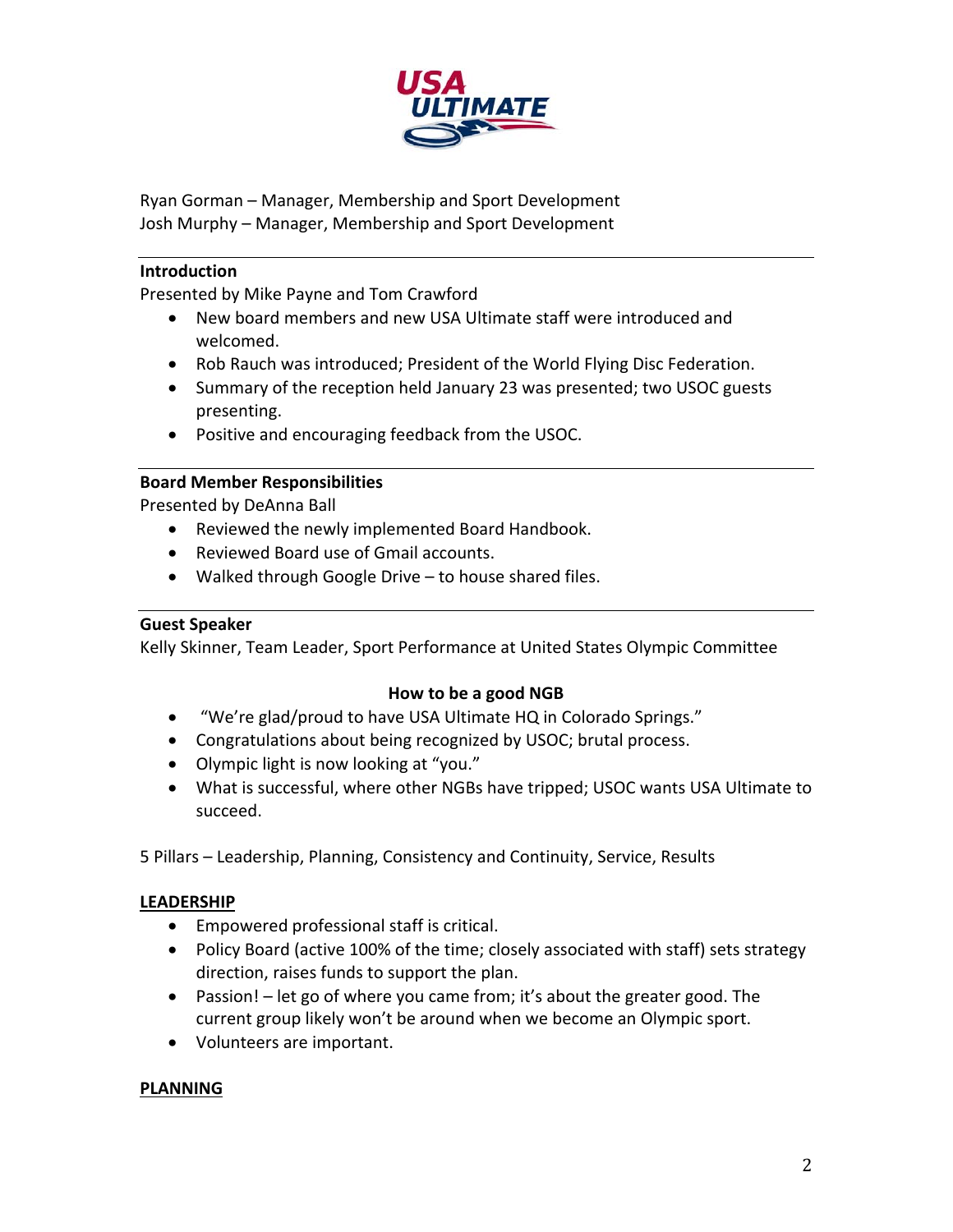

- Top priority
- Four-year rolling plans; can see the future, but know what needs to happen now.
- Long-term thinking, short-term horizon.
	- o Adjustment time.
		- o Time to celebrate.

o Minimize the dust, move into action.

- USA Ultimate's six‐year plan 80‐90 things in total; form committees
- Accountability Pick the right people and the right staff to help.

# **CONSISTENCY and CONTINUITY**

- The shiny objects pillar.
- Temptation can derail progress.
- Don't be rigid, but maintain discipline.

# **SERVICE**

- "Blessed are those who are flexible because they will never get out of shape."
- Focus on doing things the right way.
- Set and communicate.

# **RESULTS**

- Organization must be outcome focus, but can't be end goal.
- Sustaining growth is very challenging.
- Field of play results good; but when a sport becomes an Olympic sport, the rest of the world catches up.

# **2014 Financial Report**

Presented by Kathy Hendrickson

- Total income and expenses were very close to budget; this budget was administered very carefully for 2014. Audit and Ethics committee reviews the report closely.
- Membership revenue is around 60%; this is similar to other NGBs.
- One-time event memberships at -18.7% is a good shift; more are becoming regular members.
- Overall membership increased 7.4%.
- In 2014 USA Ultimate invested funds in US Olympic Endowment's pooled investment fund. USA Ultimate's Reserve Policy requires at least 30% of that year's budget be maintained in liquid investments; prepare for the unexpected.
- Operating Reserve for 2015 is larger due to 17% increase in budget.
- The Investment Working Group will create a written investment policy in 2015.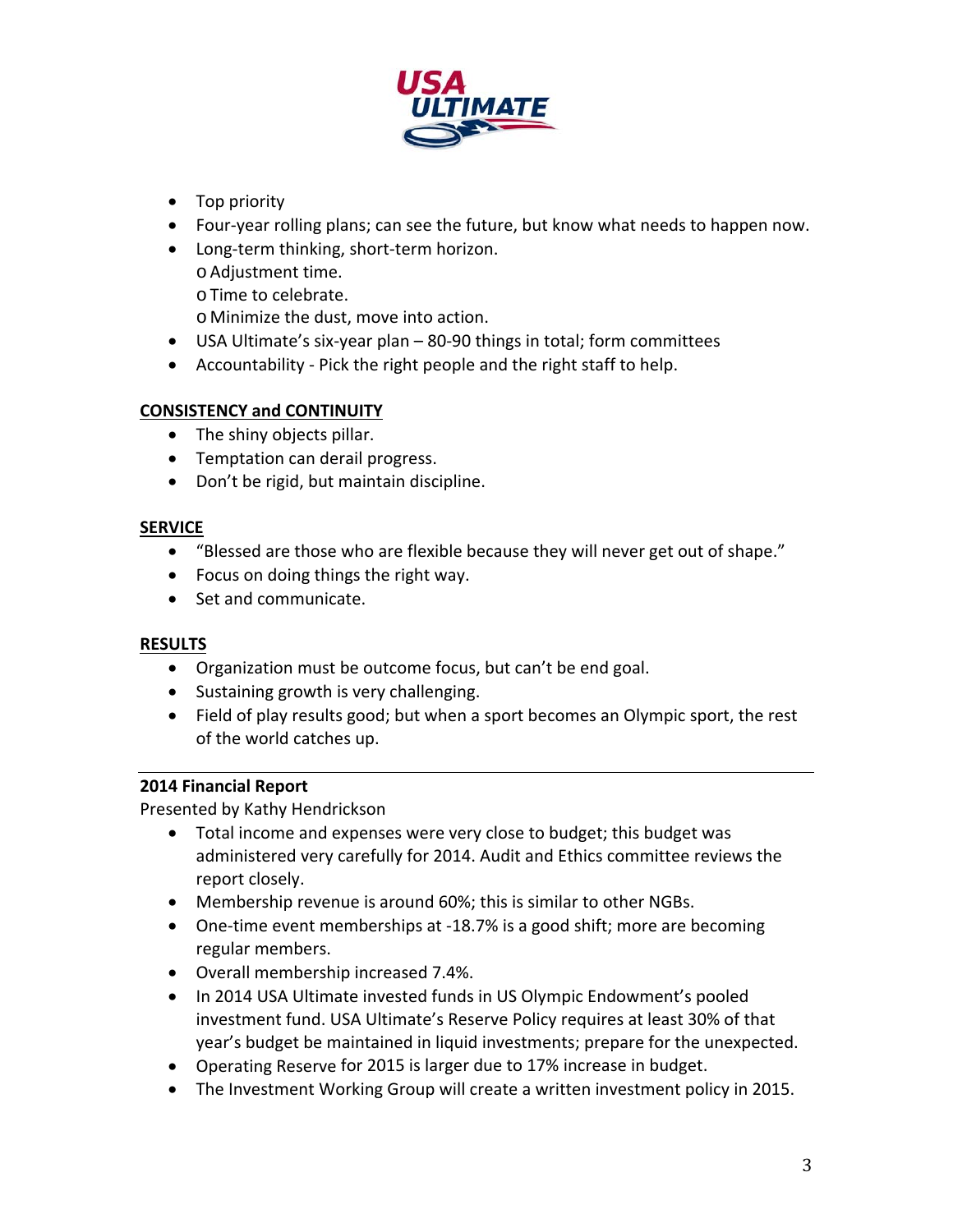

# **2015 Budget Adjustment**

Presented by Kathy Hendrickson

- Congratulations to USA Ultimate staff on a successful move to Colorado Springs.
- Expenditures were close to what was budgeted, but there were more expenses then originally budgeted in 2015 for the move, due to temporary housing costs that were not covered as expected. No further expenses will be incurred beyond the additional request.
- Requested 2015 budget adjustment \$16,500.

Josh Seamon moves to approve the 2105 budget adjustment. Henry Thorne seconds the motion.

## **Motion passes with a vote of 12‐0‐0.**

## **CEO Update on 2014 Programs**

Presented by Tom Crawford

## Highlights

- Another great year, in terms of strategic plan.
- Acquired USOC membership, with their support as we drive to becoming an Olympic sport.
- Successful move to Colorado Springs, CO.
- Established and implemented the USA Ultimate Foundation.
- Over the last five years, we have doubled the staff and the budget.
- Our national teams have continued to have international success.
- We have seen double-digit growth in our youth membership. YCC (USA Ultimate's biggest event) participation up 40%. There are more high school teams than club teams.
- We have our own new technology platform.
- The relationship with ESPN relationship extended
- Girl's Ultimate Movement (GUM) inspiring US Open presentation. We are going to get more girls involved.
- Staff is working on completing operating manuals for greater efficiency.
- USA Ultimate has issued 48 equipment grants to help new teams.

# Membership

Youth up 11%; Overall up 7%; Organization membership from 5 to 21%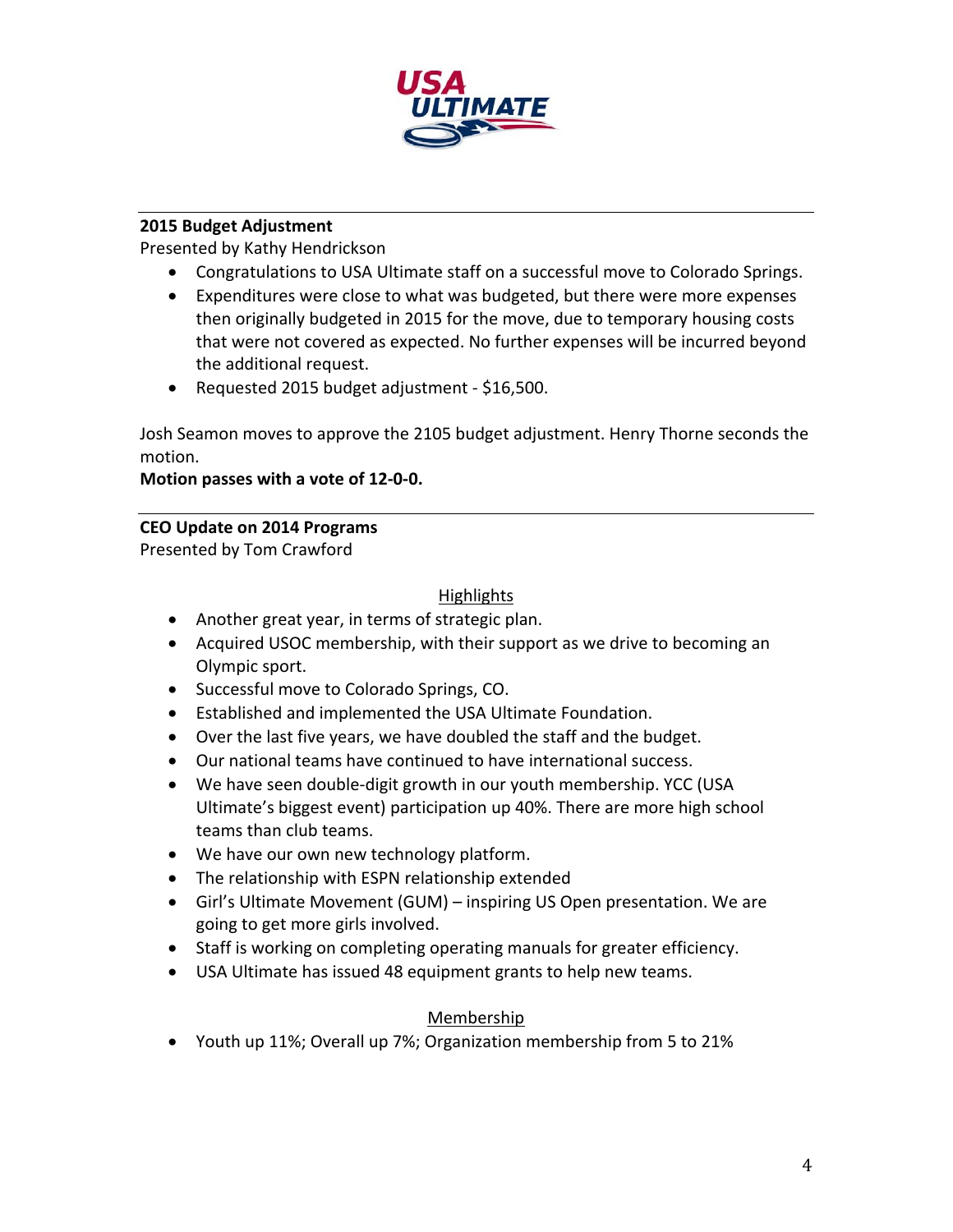

- Jewish Community Center (JCC) provided marketing to all 500+ JCCs in the US regarding our Organizational Membership, Learn to Play, and Equipment Grant programs.
- Boy Scouts of America (BSA) ‐ we are in preliminary talks with the "Scout Strong" initiative to include information about USA Ultimate on the BSA website, including the ability for their "Order of the Arrow" Honor scouts to access Learn to Play Kits to use in meetings & camps.
- Catholic Youth Organization (CYO) ‐ signed up for organizational memberships, and will deliver kits to 10 of their networks.
- Coach member growth is a strategic priority.
- While youth is trending up, goal is to retain youth members and transition them to college.
- Three new affiliate programs were added.
- Play it Forward: helped over 1000 kids in 2015 with financial support obtained from donations.
- Five-phase approach for youth/high school; State "phasing" development structure provides roadmap for USAU and state organizers to understand where they are in their development, where they are headed, and the steps required to get there (e.g. events, staffing, outreach programs).
- Looking at new approaches to continue growing the college division.
- Need to grow youth and college to see significant growth for the club division.
- US National teams won 12 medals in Italy; USA Ultimate will continue to select teams to be the best in the world.
- Currently there are 63 Learn to Play programs across the country.

# Marketing & Communications

- CBS national news ran two features during the US Open, one airing on the CBS Evening News, and the other on CBS This Morning
- Retained Davis Sports Marketing.
- Approved multiple discs with Discraft.
- Revenue from the sales of official event merchandise up 12%.
- Broadcast 59 complete games with broadcast partners. 51% of viewers are watching men's games over women's games; 38% of viewers are watching mixed over women's games.
- Broadcasts resulted in Four SportsCenter Top 10 clips: 2 in men, 2 in women.

# Administration & Finance

- Great new staff hired.
- USOC Endowment is a great opportunity to increase investment revenue.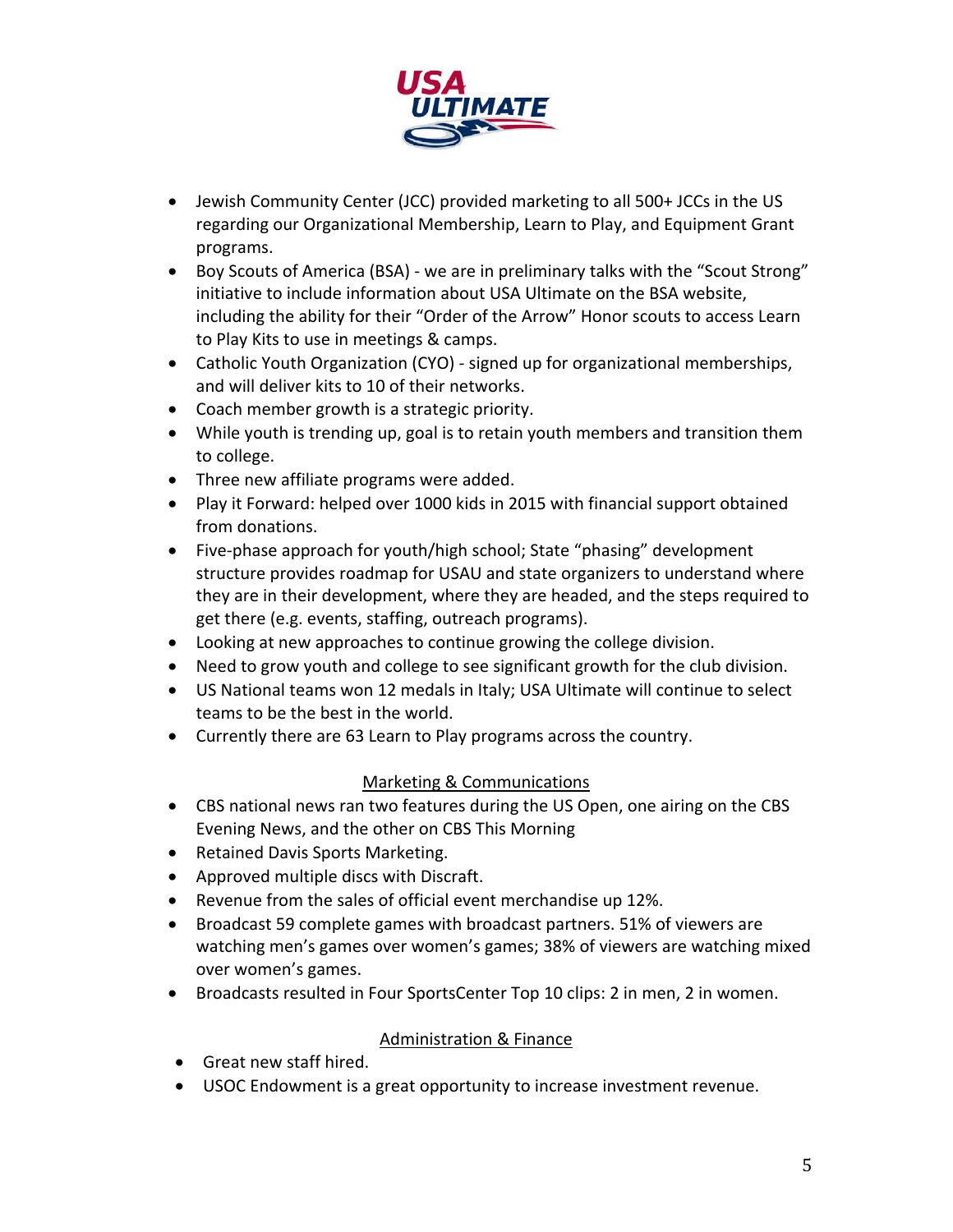

# **Working Lunch: CEO overview of 2015 Operating Plan (Tom, Directors)** Presented by Tom Crawford

## Membership & Sport Development

- Grow affiliate program while we build a more robust national infrastructure.
- Play It Forward
- Safe Sport

# Competition & Athlete Programs

- Continue growing youth; YCC is now a three-day event.
- Revise coaching development to align with athlete development model.
- Integrate observer training into education programs structure.
- Shifting the timing of TCT; effort with the Competition Working Group and Athletes councils.
- The US Open is expanding.
- Working with WFDF SOTG at competitive events.
- Improving event quality; event manager certification program.
- Selection of US National coaches and teams.

# Marketing & Communications

- Beginning work on a mobile app.
- Expanding broadcast coverage.
- With early venue selection for big events, developing local sponsorship relationships.
- Assisting in positioning Ultimate for Olympics.

# Administrative & Finance

- Developing and providing resource materials for affiliates to help them become 501(c)(3) organizations.
- Finishing up the move to Colorado Springs.
- Messaging and branding for USA Ultimate Foundation.

# **Building our National Infrastructure: State Chapters & Affiliates**

Presented by Melanie Deaver

- To grow significantly, USA Ultimate needs to build a national infrastructure similar to that of most other NGBs; need a way to deliver more programming to more places.
- Currently there are nine USA Ultimate affiliates.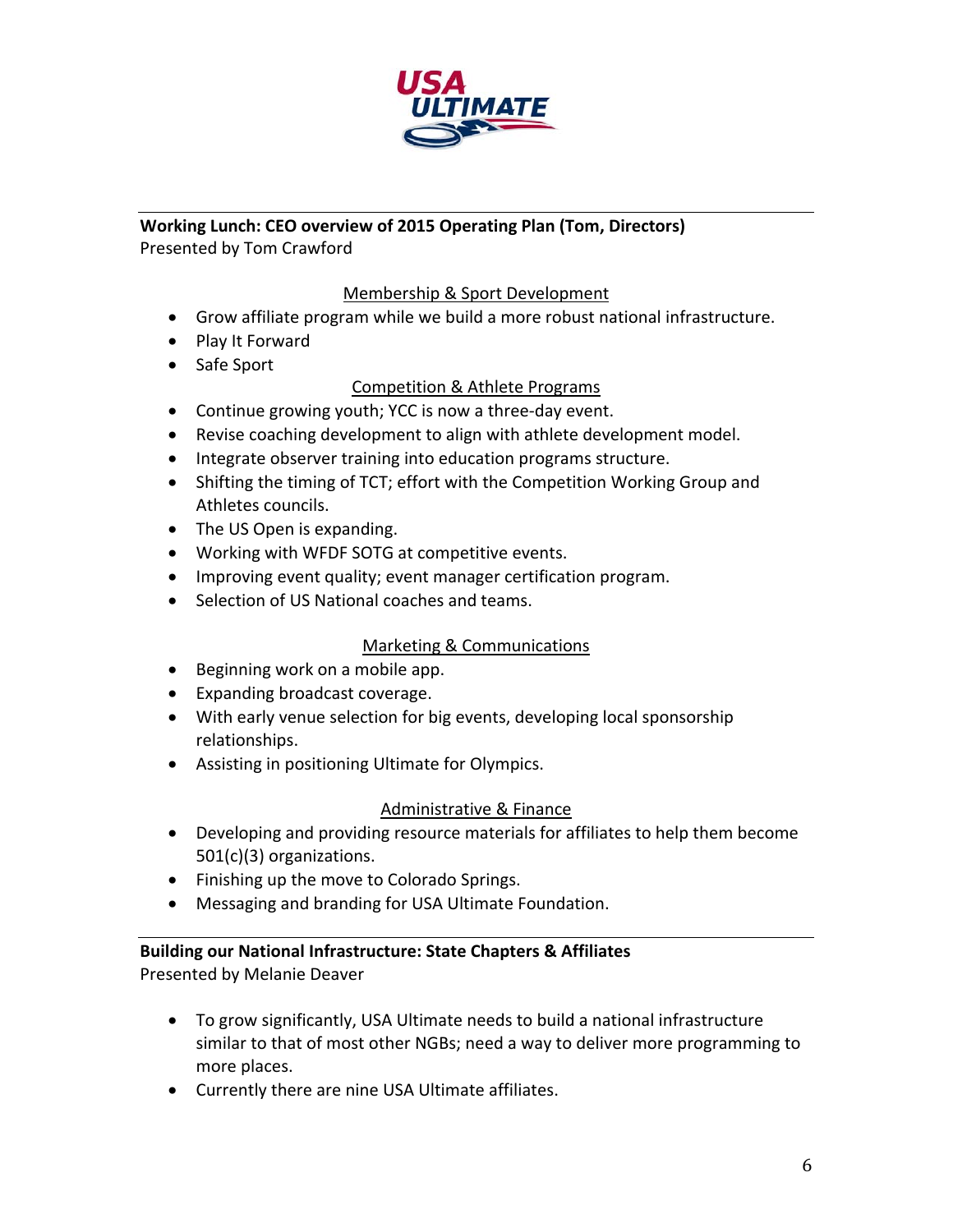

- Affiliates are on the ground running USA Ultimate programs and services. USA Ultimate provides insurance, event quality measures, and other benefits.
- Average size of affiliates is 600 members.
- Some affiliates are  $501(c)(3)$  organizations.

**Recommendation:** State chapter model that ensures local partners are robust enough to deliver our services.

- In this model, USA Ultimate would oversee and empower chapters.
- The support provided could include insurance, educational materials, grants, support staff, hiring help, and USA Ultimate programs.
- Begin with a pilot program, and receive feedback.

## **Current challenges**

- Resistance from existing organizations
- Being perceived as "big brother."
- Immaturity of our existing structure/local organizations (very few could step up now and be a chapter)
- Currently some affiliates are getting services for free, and even profiting from it.
- There is no consistency behind what the current affiliates are doing.

Board approves staff moving forward with research on the chapter model via a straw poll vote of **12‐0‐0**.

# **USA Ultimate Foundation: Research findings/launch/plan (Henry, Mariah Cunnick,**

#### **Julia)**

Presented by Henry and Mariah Cunnick

Market Research Findings:

Donor Motivation and Barriers

## **Methodology**

14 interviews Focus groups with same 14 people Online Survey

## Interviews

Consistent motivation –

1. Expanding local opportunities (13 of 15); SOTG instilled in youth, desire to see sport grow.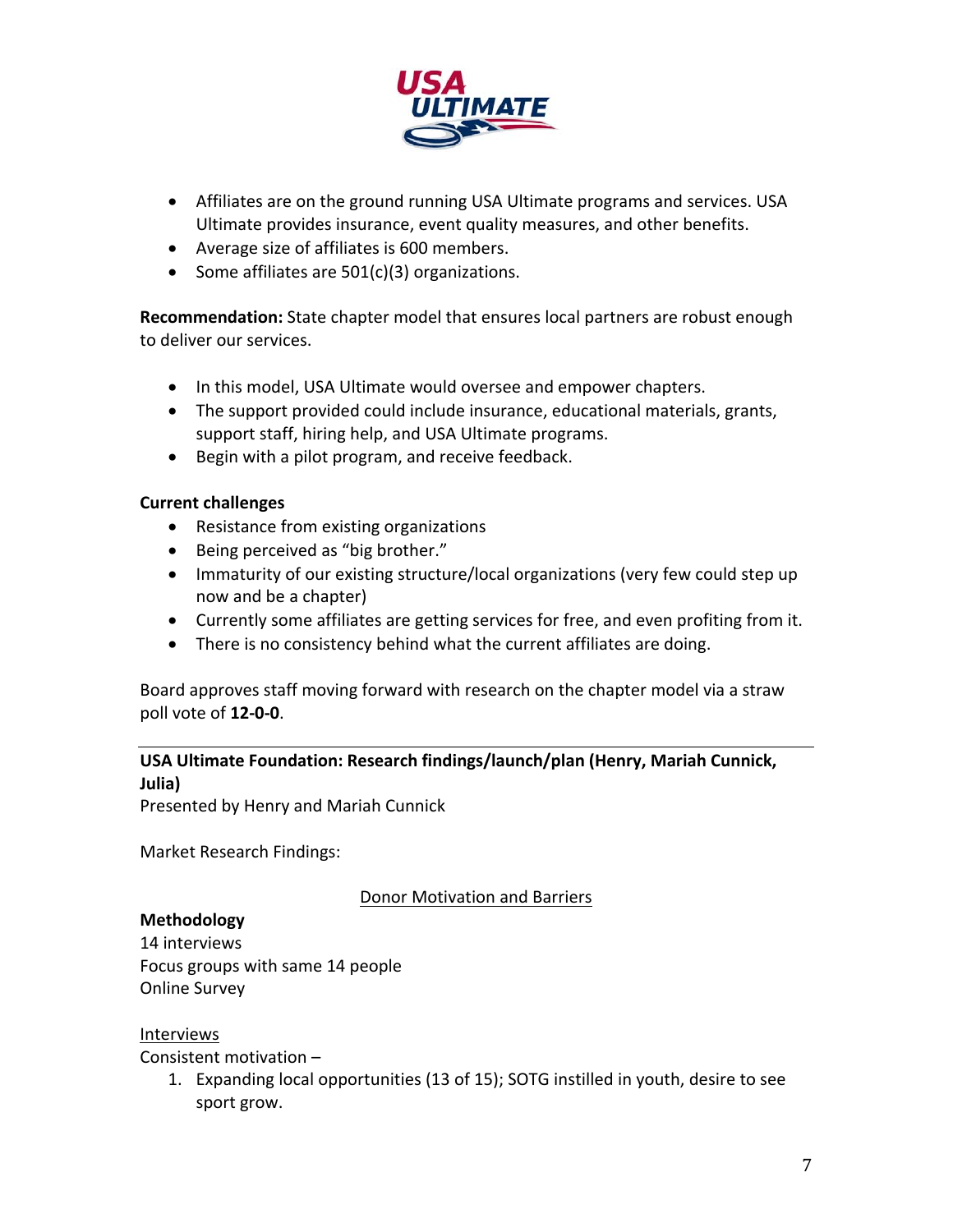

- 2. Opportunities for girls/women in sport (10 of 15); understand that mixed is unique, more girls/women grows the sport.
- 3. Investing at all levels (increased visibility/promotion/elite play).

Barriers –

- 1. Counterculture feel of Ultimate not jiving with NGB. "Geeks in Colorado"; don't want "UPA all over again". Want a community feel.
- 2. Lack of awareness/connection to NGB. "I'm not sure USAU has a face yet."
- 3. Donor fatigue. Not unique to any foundation.
- 4. Lack of contact information. Can't find people from the past.
- 5. Lack of resources among USAU members. Would be willing to give time, but not necessarily money.

Agreement on opportunities/barriers; barriers are not unique to this foundation. Participants wanted to continue the conversation – spoke about "WE," not "us" and "they." Consistent in how they spoke about Ultimate – joy, emotions about SOTG. Emotional connectivity would be a big piece – needing to feel connected moving forward.

# Focus Groups

Didn't learn a ton of new information. Value was being together and connecting. Feel good process.

Online Survey

Broader community 100 members – target groups, and based on likeliness to respond 49% response rate

- Youth expansion
- Women/girls opportunities
- Disadvantage youth
- Willingness to support Foundation (high response rate reflects this)

# **Guest Speaker: NGB expectations/governance**

Benita Fitzgerald Mosely, USOC Chief Of Organizational Excellence

# **Guidelines for NGB Boards**

Duty of Obedience Duty of Care Duty of Loyalty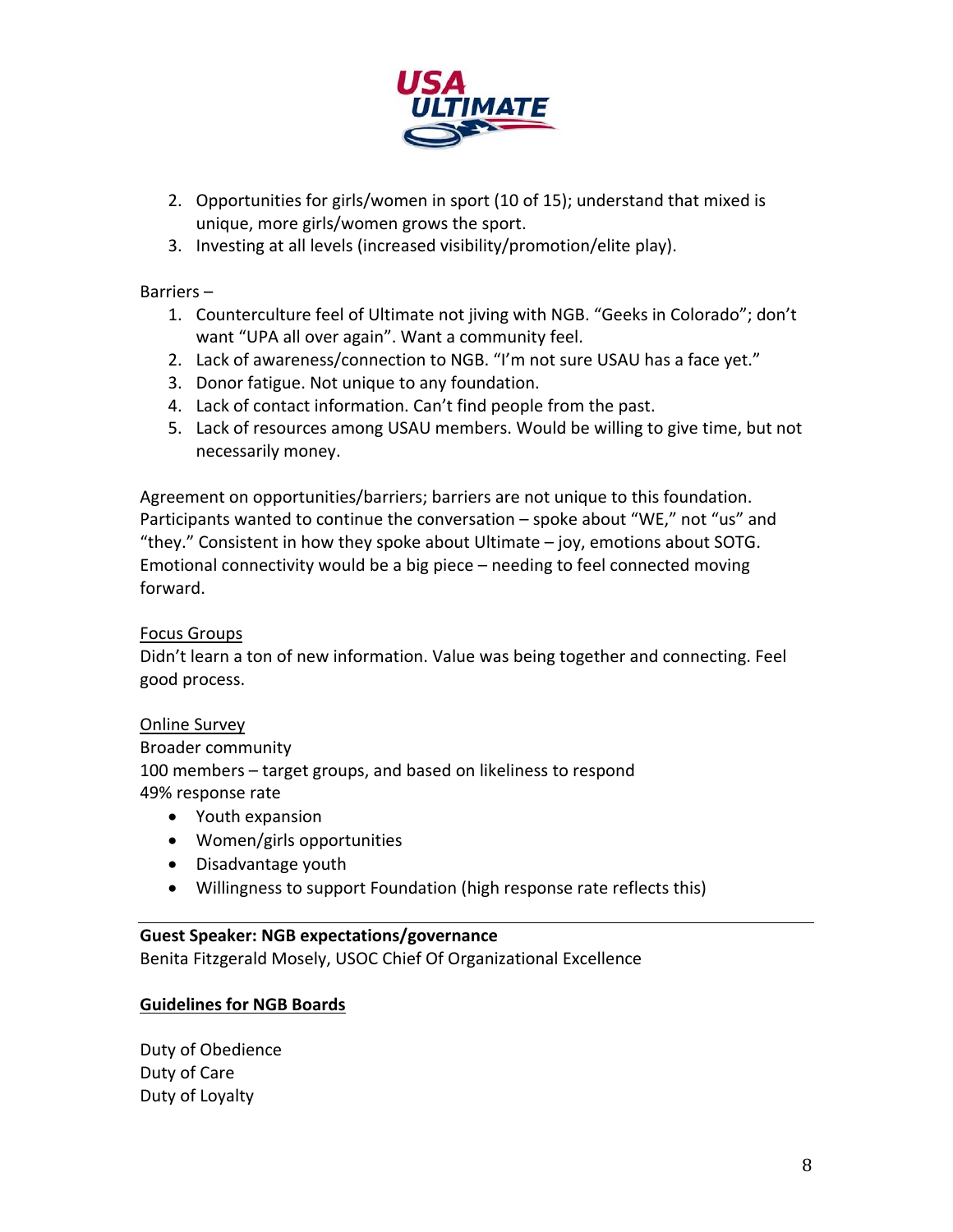

- Moving from Organizing Board to Governing Board
- Ten Basic Responsibilities of Nonprofit Boards (Robert T Ingram, Board Source)
- Ten Governing Standards for NGBs
- Grounds for Removal of Board Members
- Process for Removal of Board Members

From USOC, this is important education of NGBs, so that everyone is on the same page while governing NGBs.

Ultimate is like a rocket ship but we need to ensure the ship is headed in the right direction via governance, input from USOC vets like Kae Rader and Benita is very helpful.

## **Guest Speaker: Olympic Opportunity/Campaign/Challenges/WFDF expectations** Rob Rauch, Board President, WFDF

# **Disc Sports Globally**

- Fred Morrison first disc, 1950's
- **•** Guts 1958
- Wham-O bought rights from Fred
- 1970's different elements developed
- "Everyone has thrown a Frisbee."
- 7.5 million players world wide

## **WFDF**

- International sports federation for world governance of flying disc.
- Ultimate, Beach, Golf, Freestyle, Guts, Overall events
- 62 member associations
- Recognized by the International Olympic Committee (IOC), the International Paralympic Committee (IPC), and it is a member of the Association of Recognized International Federations (ARISF).
- Also a member of SportAccord and the International World Games Association (IWGA)
- A signatory to the World Anti-Doping Agency (WADA) code.

**Mission:** Advance all flying disc sports globally while protecting and promoting the spirit of the game.

WFDF began 1985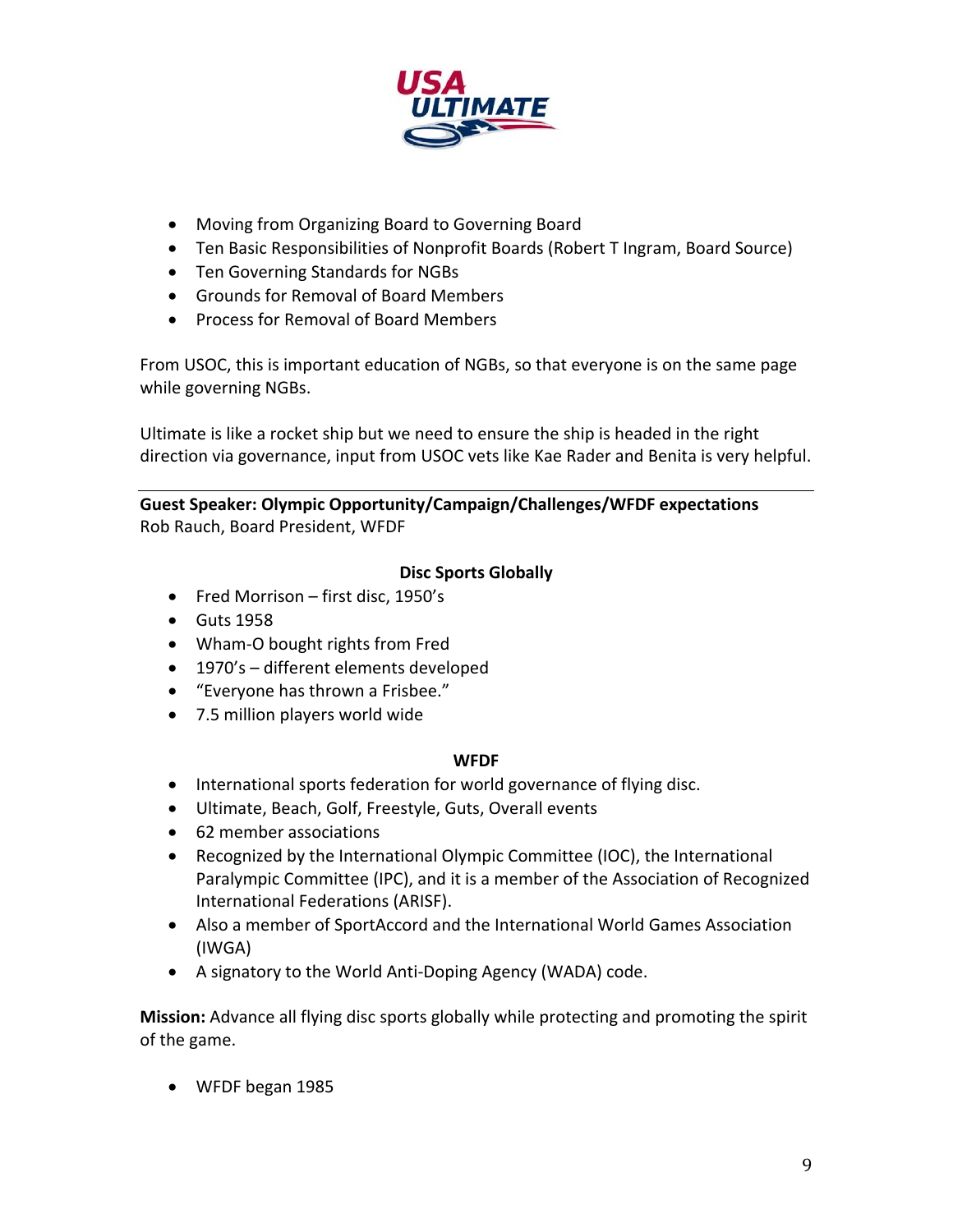

- First World Games were held in 2001.
- 145,000 members
- Dues/sanctioning main sources of income
- IOC Stipend
- 1 full time staffer, half time staffer (event manager)

## **WFDF Congress:**

WFDF Board of Directors – functional not a policy board

New strategic plan 2015‐2018; goals will cover what is needed for Olympic entry, despite not explicitly stated.

## **IOC**

- ASOIF, AIOWF, ARISF, ANOC
- SportAccord (formerly GAISF) represents all sport.
- IWGA
- WADA

# IOC Olympic Movement

- The IF must have 50 country members for recognition; June 2015 official.
- To become a medal sport, must have male participants in at least 75 countries on 4 continents and female participants in at least 40 countries on 3 continents.
- Must have events on a world level World championships.
- Requirement as a physical (not mechanical) sport.

# IOC Agenda 2020

- Change from sport based to event based
- Fosters gender equality/mixed gender team events.
- Host use of existing facilities.

# **Mutual Objectives with USA Ultimate**

- Olympics
- Growth of the sport
- Acceptance of Ultimate as a healthy lifestyle choice

# **Impediments of getting in to the Olympics**

- WFDF members hope to gain 17 more countries by 2017.
- Limited broadcast exposure need broadcast coverage for WUGC 2016.
- Lack of non-endemic sponsors advice based on work USAU does.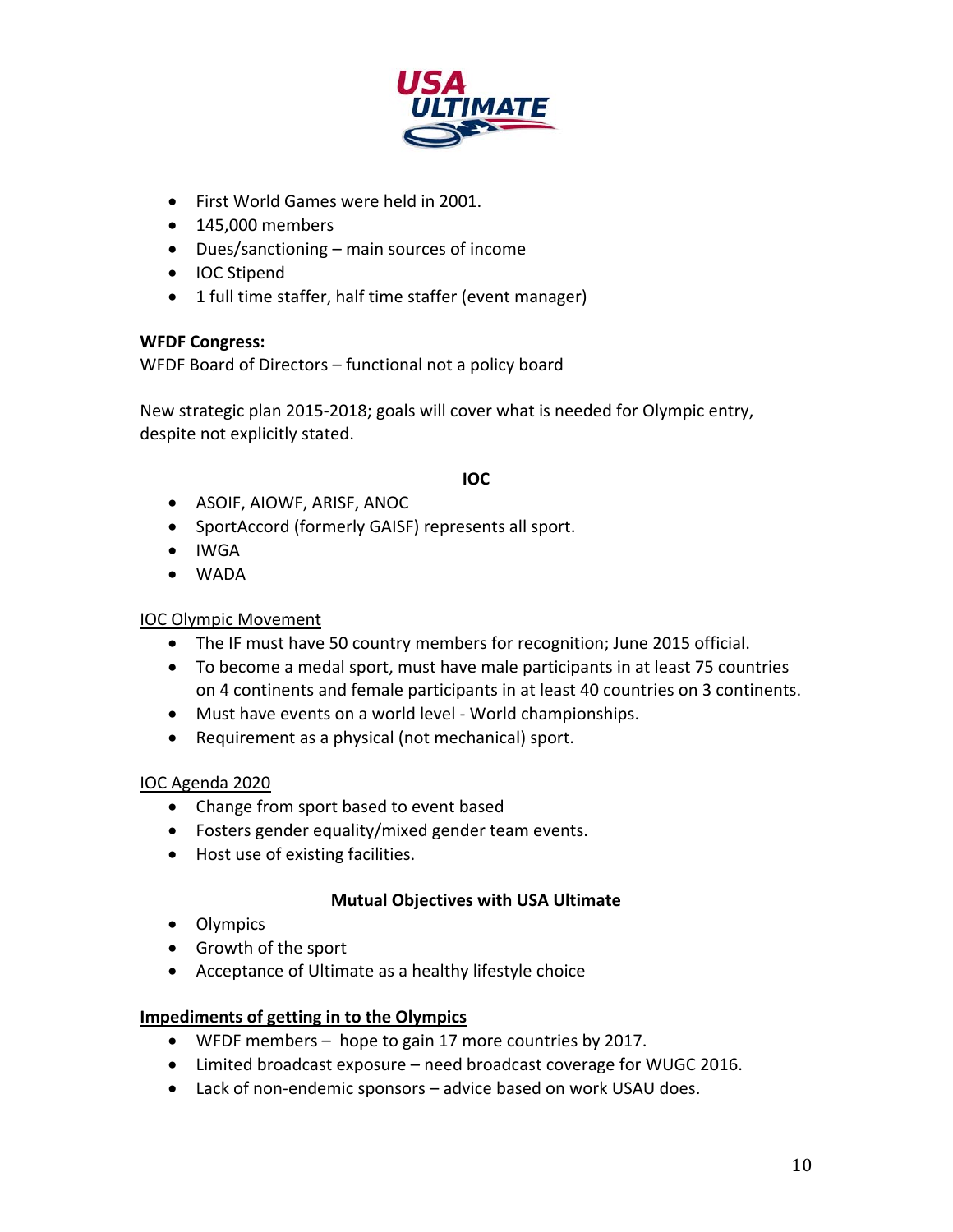

## **Mutual Objectives and Issues – Long Term**

- Must own all variations (grass, beach, indoor, Paralympics).
- One NGB per sport: confederation in US with disc golf and other disciplines (by 2016).
- Anti-doping and USADA attention to this will increase.
- Support Mixed Division as our entry to the Olympic Program.

## **Culture**

- SOTG
- Self-direction/ownership
- **•** Gender equity
- "Frisbee‐community"
- Countercultural aspects
- FUN

The Board approved supporting WFDF in the Olympic movement by a straw poll vote of **12‐0‐0.**

#### **Meeting adjourned for the day at 5:00PM MT.**

# **Sunday, January 25, 2015**

**President Mike Payne calls meeting to order 8:15 AM MT, Sunday January 25, 2014.** 

**Executive Session (Mike, Tom)**

## **Election Results**

Mike Payne elected President (2015‐2016 term) DeAnna Ball elected Vice President (2015‐2016 term) Brian Garcia elected Treasurer (2015 term) Josh Seamon elected Secretary (2015 term)

#### **Committees & Working Groups (Mike)**

| <b>Group type</b> | <b>Description</b> | 2015 Groups                                  | <b>Chair</b>        | <b>Members</b>       |
|-------------------|--------------------|----------------------------------------------|---------------------|----------------------|
| Committees        | Named in bylaws    | Audit and Ethics Committee BC,B<br>$\bullet$ | $\bullet$ Brian     | • Kathy Hendrickson, |
|                   | as standing        |                                              | Garcia <sup>*</sup> | Henry Thorne         |
|                   | committees         | Governance and Board Development             | $\bullet$ Josh      | • Val Belmonte,      |
|                   | No non-standing    | Committee BC,B                               | Seamon              | DeAnna Ball, Mike    |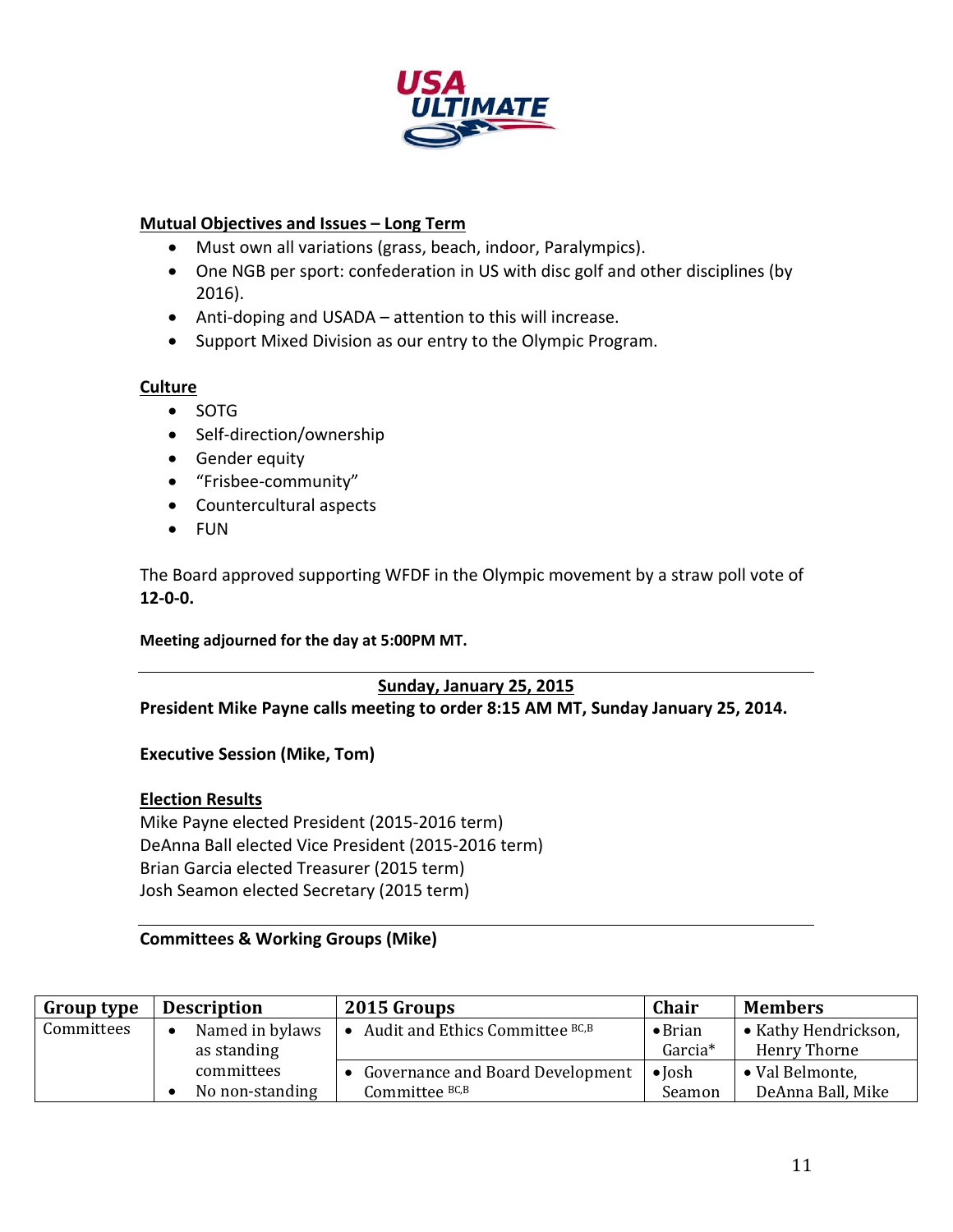

|                    | committees                |                                                       |                     | Payne*                |
|--------------------|---------------------------|-------------------------------------------------------|---------------------|-----------------------|
|                    | 20% athlete<br>$\epsilon$ | • Nominating Committee BC,B                           | $\bullet$ Ness      | • Josh Seamon,        |
|                    | requirement               |                                                       | Fajardo*            | Stephen Hubbard       |
|                    | applies                   | • Judicial Committee $BC, B$                          | $\bullet$ Kathy     | • Stephen Hubbard,    |
|                    |                           |                                                       | Hendric             | Ness Fajardo*         |
|                    |                           |                                                       | kson                |                       |
|                    |                           | SOaR Committee BC,B<br>$\bullet$                      | • Stephen<br>Hubbar | • Kevin Minderhout*,  |
|                    |                           |                                                       | d                   | <b>Henry Thorne</b>   |
| Working            | Permanent<br>$\bullet$    | Compensation Working Group BC,B<br>$\bullet$          | $\bullet$ Mike      | • DeAnna Ball, Brian  |
| Groups             | groups that are           |                                                       | Payne               | Garcia                |
|                    | not Committees            | • Investment Working Group BC, B                      | $\bullet$ Brian     | • Kathy Hendrickson,  |
|                    |                           |                                                       | Garcia              | Henry Thorne, Mike    |
|                    |                           |                                                       |                     | Eck                   |
|                    |                           | Marketing and Sponsorship Working                     | $•$ Mary-           | • Ness Fajardo, Kevin |
|                    |                           | Group SC,B                                            | Clare               | Minderhout, Val       |
|                    |                           |                                                       | <b>Brennan</b>      | Belmonte, Mike Eck    |
|                    |                           | <b>Competition Working Group Liaison</b><br>$\bullet$ | • Val Belmonte      |                       |
| <b>Task Forces</b> | Temporary                 | <b>Policy Repository Project TF</b><br>$\bullet$      | $\bullet$ Josh      | • Mike Payne          |
|                    | groups convened           |                                                       | Seamon              |                       |
|                    | by the Board              |                                                       |                     |                       |
|                    | and/or staff as           |                                                       |                     |                       |
|                    | needed                    |                                                       |                     |                       |
|                    |                           | Strategic Planning (rolling, BHAGS)<br>$\bullet$      | $\bullet$ Mike      |                       |
|                    |                           |                                                       | Payne               |                       |

\*Elite athlete representatives on Committees (20% required by bylaws)

#### **Proposals**

## **Conduct Policy Revisions**

Present by Mike Kinsella (on the phone)

## **General Discussion Points:**

- Document changes needed to match updated bylaws approved in the spring of 2014.
- Main thing that changed is how parties may appeal decisions: In the past, it was to the full Board of Directors. Main option now is a binding arbitration via AAA.
- Secondary change definition of make up of Judicial Committee. Revision allows a hearing committee to be convened, which could include non‐board participants. This would help create a hearing committee when a quick judgment is needed. (ie. Sunday of a tournament).
- Rollout of process is needed.